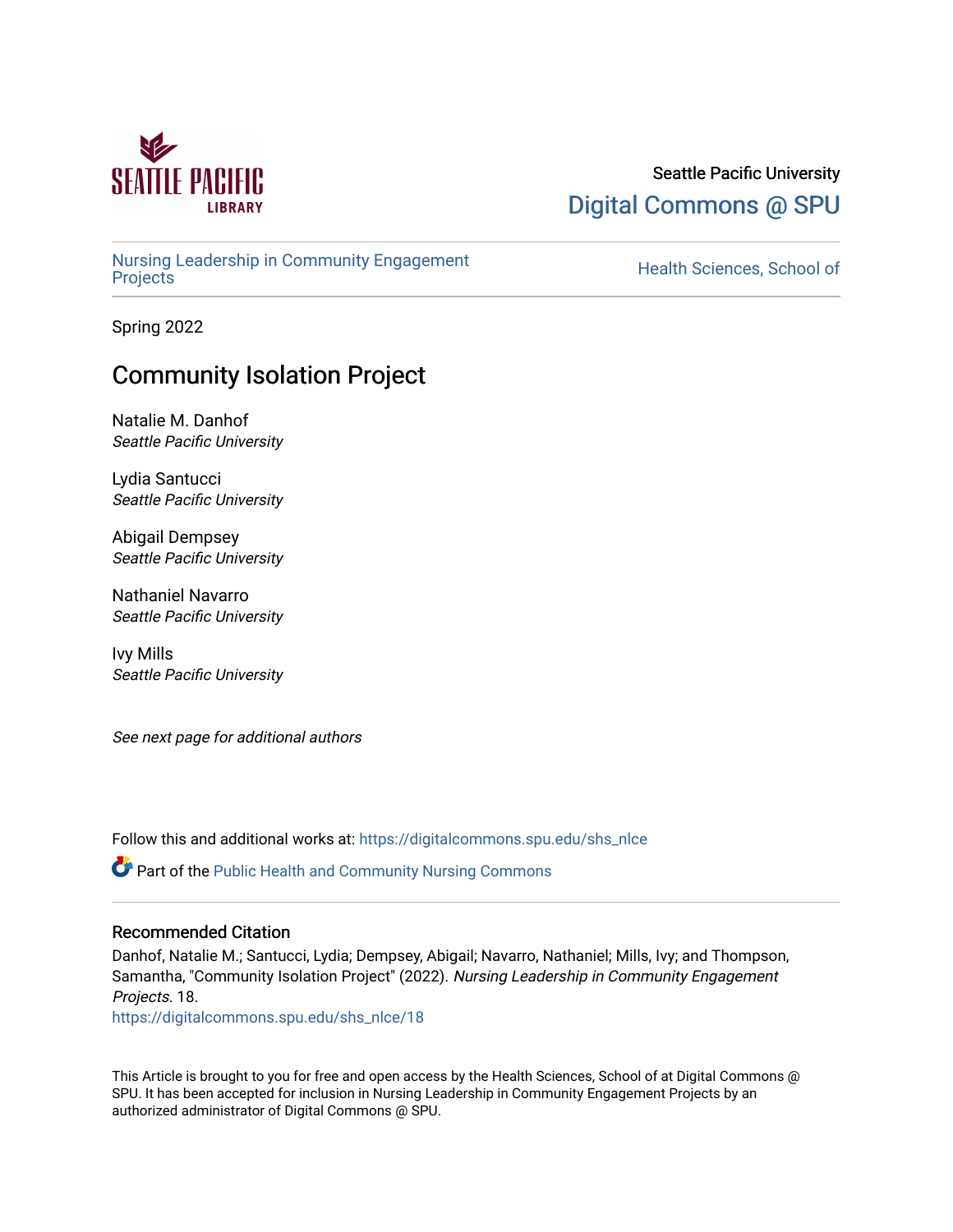### Authors

Natalie M. Danhof, Lydia Santucci, Abigail Dempsey, Nathaniel Navarro, Ivy Mills, and Samantha Thompson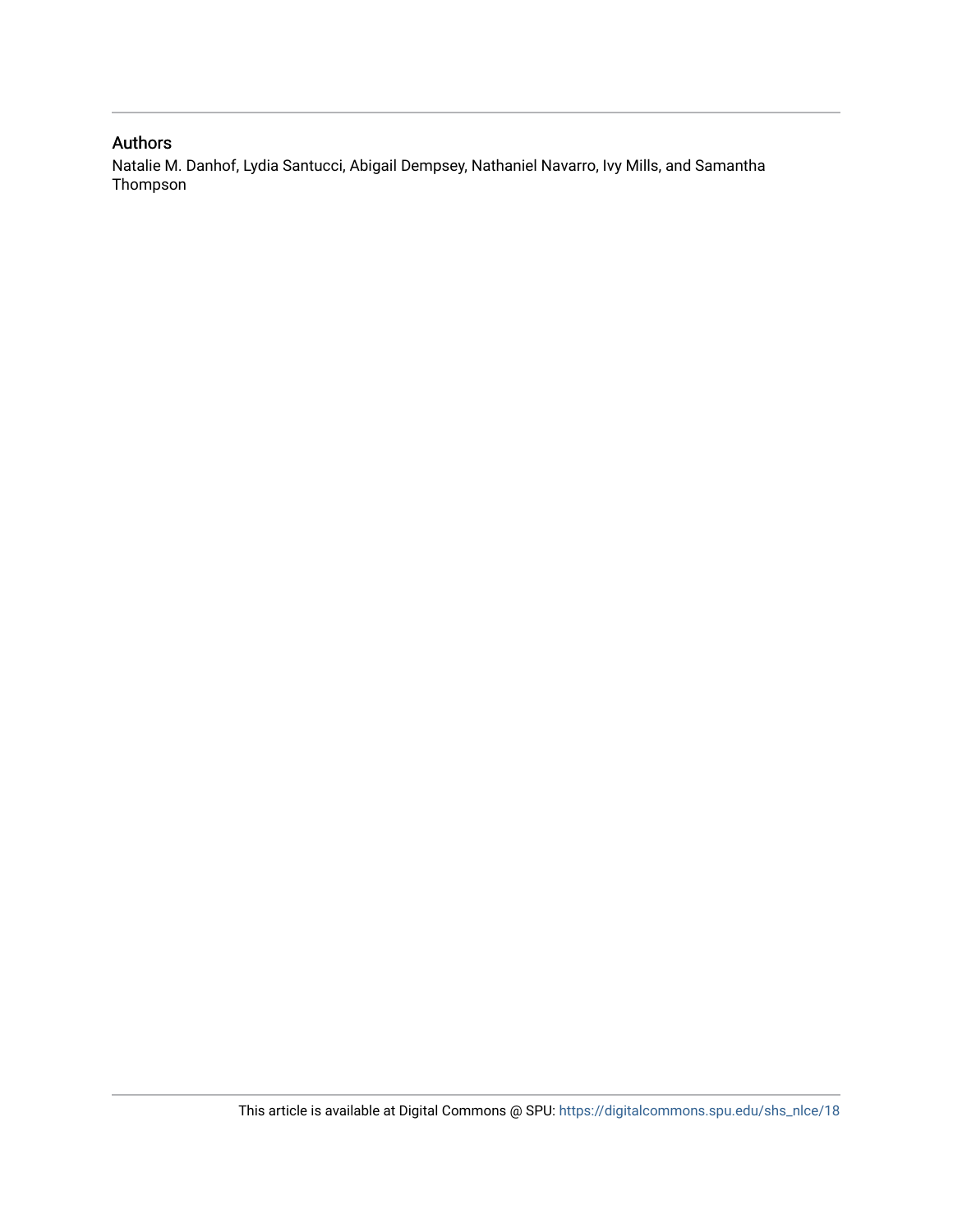**Pre Survey**

**POST SURVEY QUESTIONS (Only to members who participate in the events) HARD COPY**

## **Community Engagement Survey**

**––––––––––––––––––––––––––––––––––––––––– Hello! We are Seattle Pacific University nursing students, and we want to know your thoughts on having a Bingo & Trivia night in the coming weeks. Please fill out this survey so we can provide the best experience for everyone!**

**–––––––––––––––––––––––––––––––––––––––––**

**How likely are you to participate in community activities?**

- **Likely**
- **Somewhat likely**
- **Not likely**

**Do you feel that community activities positively improve your mental health?**

- **Often**
- **Sometimes**
- **Never**

**Do you think it is hard to create relationships in this community?**

- **Often**
- **Maybe**
- **Never**

**Do you feel isolated?**

- **Often**
- **Maybe**
- **Never**

**How often do you attend community events?**

- **Often**
- **Sometimes**
- **Never**

**Do you enjoy game activities, such as Bingo?**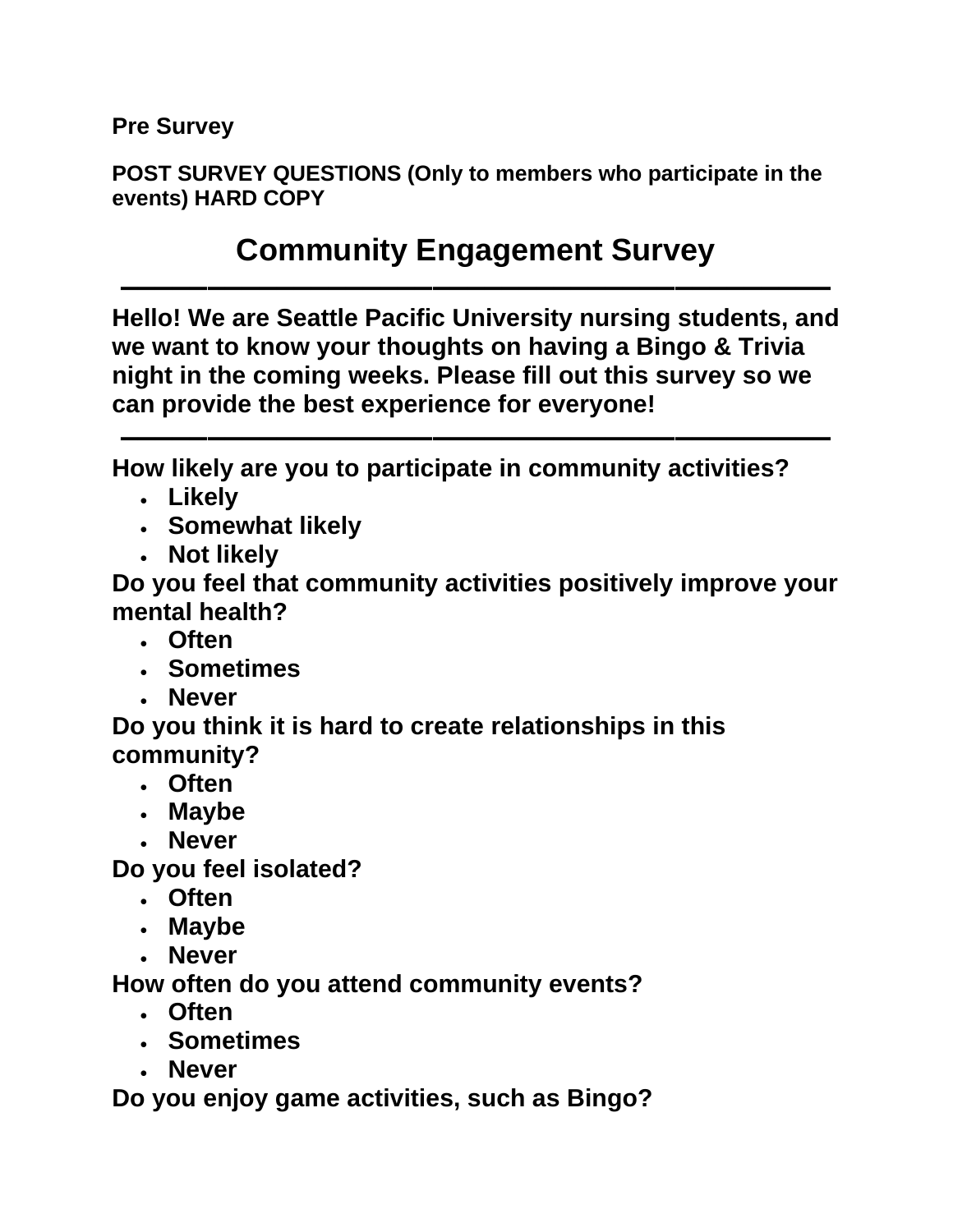- **Often**
- **Sometimes**
- **Never**

**Do you feel that community events would help you connect more with others?**

- **Often**
- **Sometimes**
- **Never**

**What type of community activities do you like to participate in?**

**Do you have any other comments on community engagement?**

**Post Survey**

**POST SURVEY QUESTIONS (Only to members who participate in the events) HARD COPY**

# **Community Engagement Survey**

**–––––––––––––––––––––––––––––––––––––––––**

**Hello! We are Seattle Pacific University nursing students, and we want to know your thoughts after experiencing Bingo night with us. Please fill out this survey so we can hear your thoughts!**

**–––––––––––––––––––––––––––––––––––––––––**

**How likely are you to participate in community activities?**

- **Likely**
- **Somewhat likely**
- **Not likely**

**Did you feel that playing Bingo positively improved your mental health?**

- **Yes**
- **Somewhat**